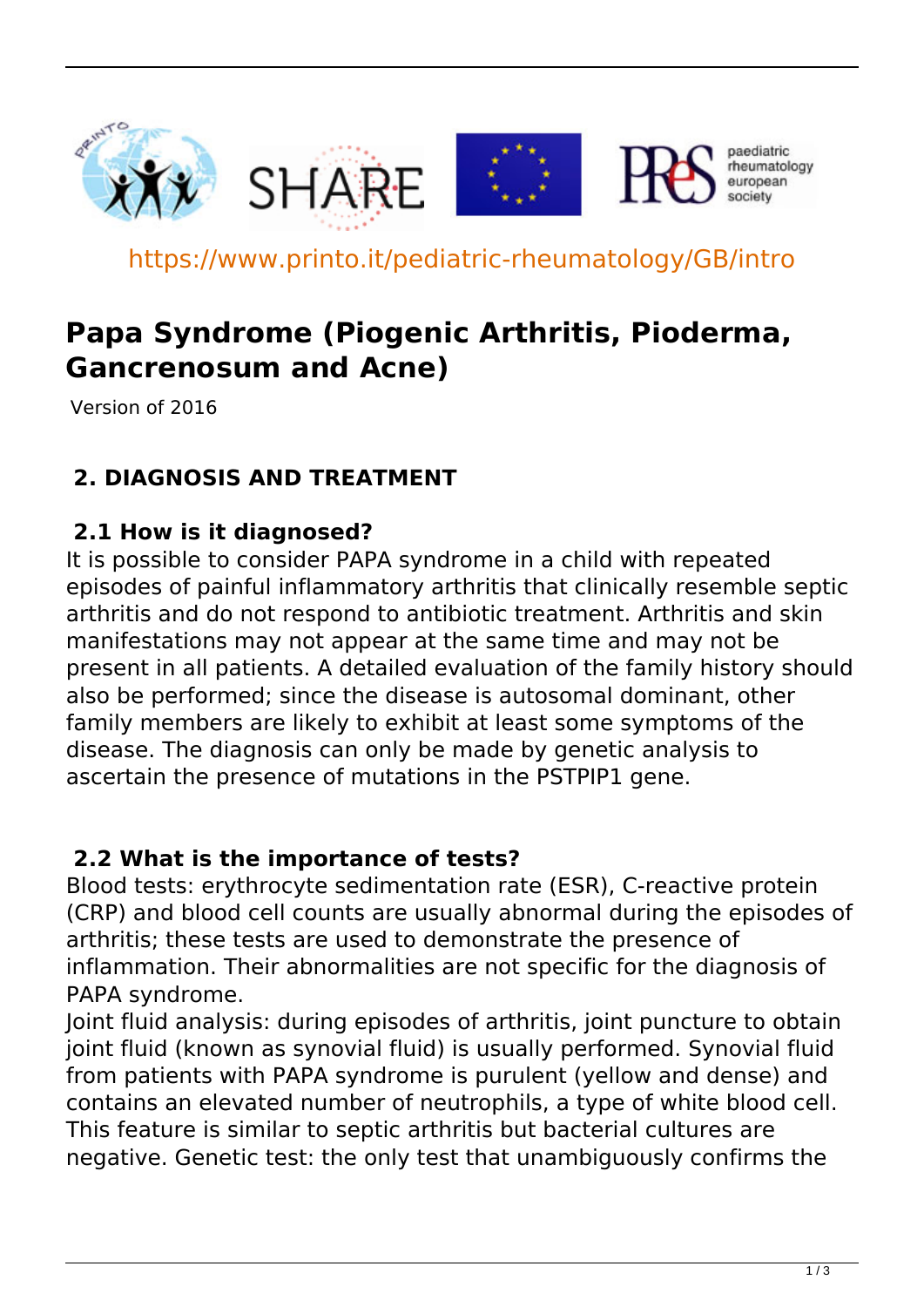diagnosis of PAPA syndrome is a genetic test that shows the presence of a mutation in the PSTPIP1 gene. This test is performed on a small amount of blood.

# **2.3 Can it be treated or cured?**

Since it is a genetic disease, PAPA syndrome cannot be cured. However, it can be treated with drugs that control inflammation in joints, preventing joint damage. The same is true for skin lesions, although their response to treatment is slow.

# **2.4 What are the treatments?**

The treatment of PAPA syndrome is different depending on the dominant manifestation. Arthritis episodes usually respond rather promptly to oral or intra-articular corticosteroids. Occasionally, their efficacy may not be satisfactory and arthritis may also recur very often, necessitating long-term corticosteroids that may cause to side effects. Pyoderma gangrenosum shows some response to oral corticosteroids and is also usually treated with local (cream) immunosuppressant and anti-inflammatory drugs. The response is slow and the lesions may be painful. Recently, in single cases, treatment with new biologic drugs that inhibit IL-1 or TNF have been reported to be efficacious for both pyoderma and for treating and preventing the recurrences of arthritis. Because of the rarity of the disease, no controlled studies are available.

## **2.5 What are the side effects of drug therapy?**

Corticosteroid treatment is associated with weight gain, swelling of the face and mood changes. Long-term treatment with these drugs may cause suppression of growth and osteoporosis.

## **2.6 How long should treatment last?**

Treatment is usually aimed at controlling recurrences of arthritis or of skin manifestations and usually it is not administered continuously.

## **2.7 What about unconventional or complementary therapies?**